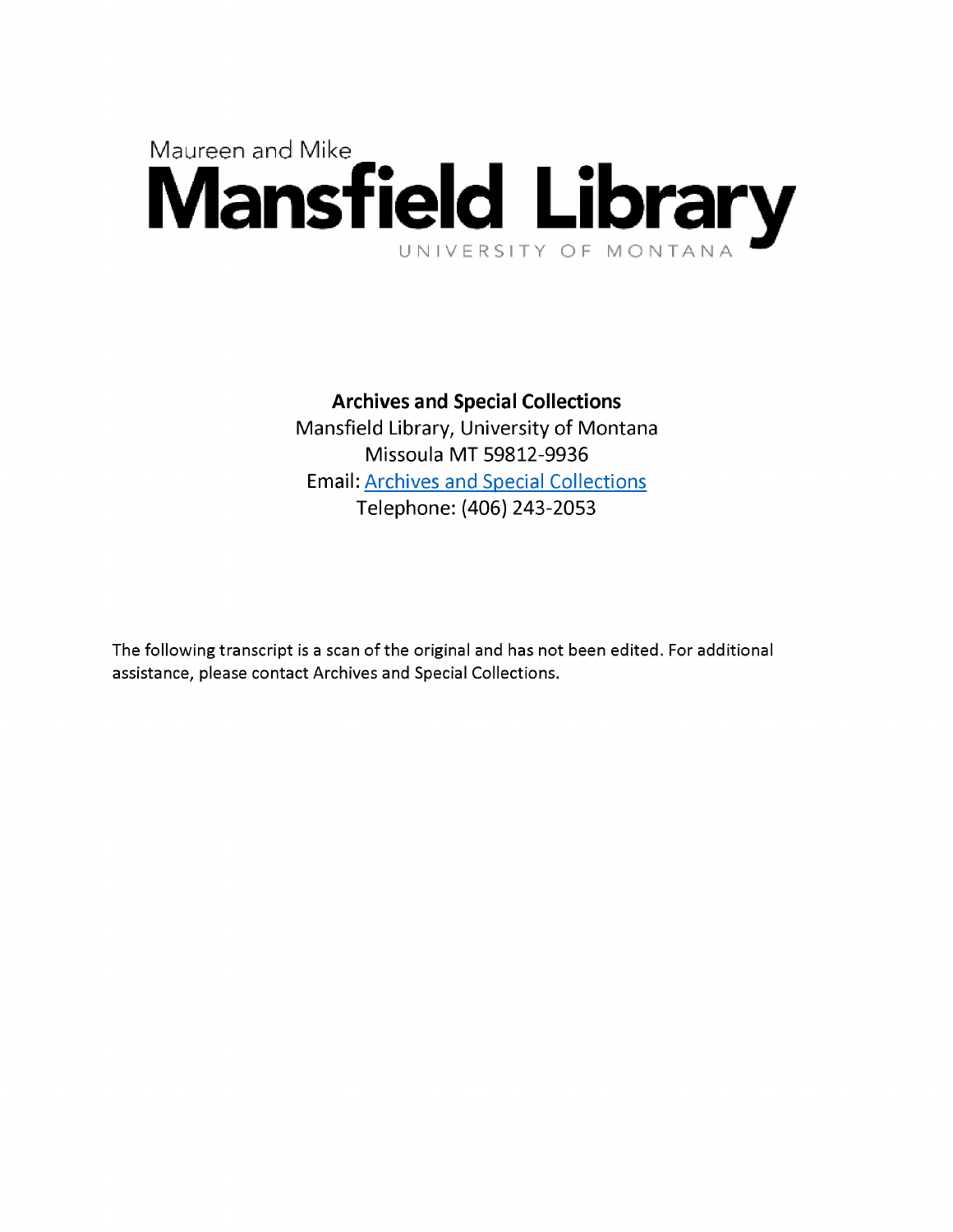## INTERVIEW WITH ROBERT ANDERSON

October 26, 1987

 $R:$ As a Navy veteran in the Asiatic-Pacific area during WWII we had occasion to listen to broadcasts by Tokyo Rose. It was announced and we looked forward to listening, usually in the evening wherever we might have been, usually down in the New Hebrides, New Guinea, as I recall down in there. Knowing very well that it was a propaganda broadcast on short-wave, we would stop everything actually and listen to it on the small ship I was on because it was interspersed with the music of the big time bands of the 1930s and '40s and we liked to listen to Harry James and some of those boys, but then she always had a message, a propaganda message. And I can recall one in particular— she hit upon attabrine tablets, which was a drug tablet that we all had to take and at that time was the only known— it , wasn't a "cure", it was a deterrent of getting malaria. And the tablet was real yellow in color and it affected your body so your complexion was almost yellow. And after a month or so of taking these, one tablet a day and it was kind of mandatory and we didn't want malaria so we took this tablet, and she came on and the solo broadcast was that we that had taken attabrine tablets to the point of discoloring our skin was causing us to become sterile. And propaganda goes so far, but that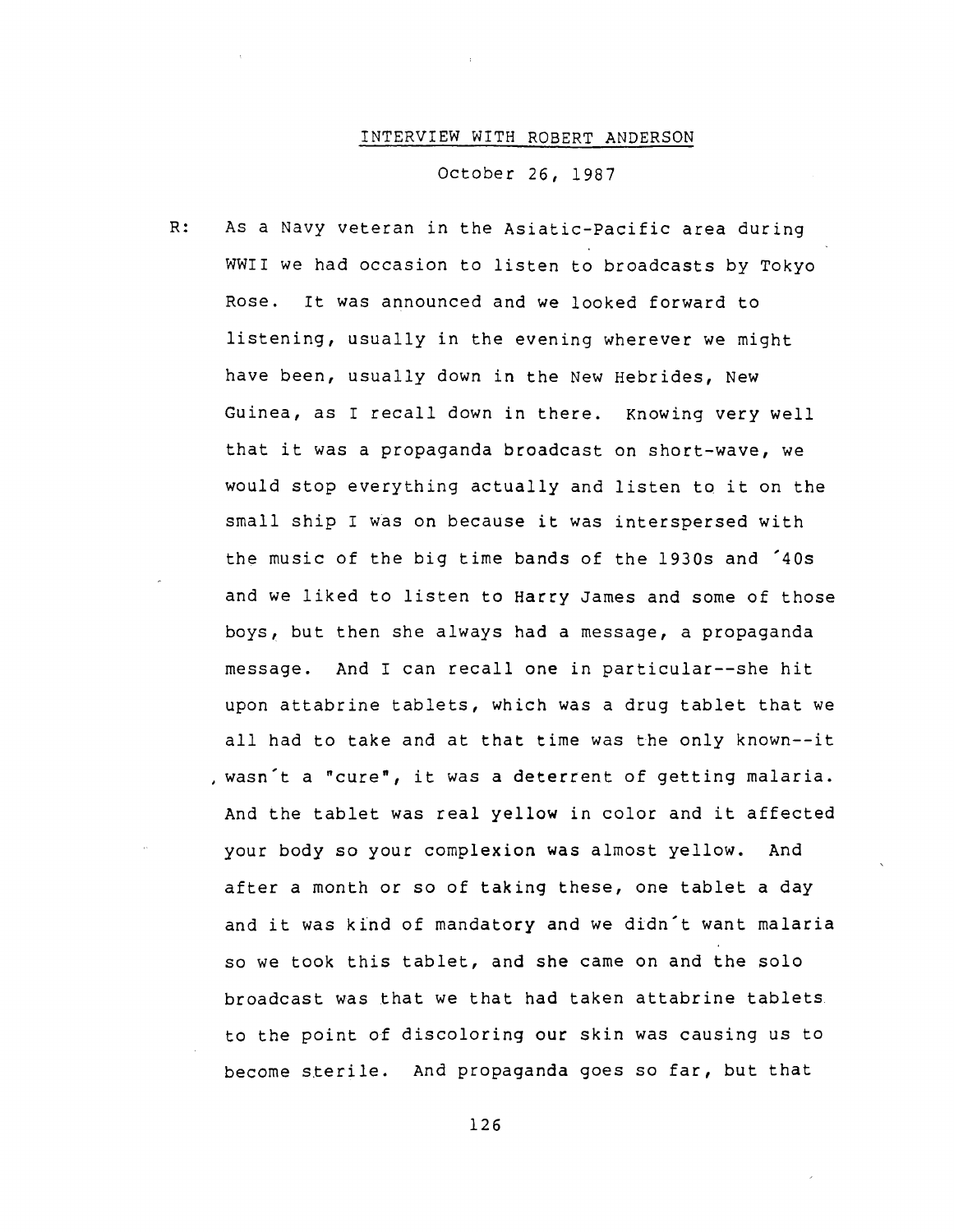kind of worried some of the young married fellas out there and some of them planning on getting married. it didn't bother me because, heck, that was the furthest from my mind at that time. I know an M.D. aboard ship had to come on and say, "Don't worry, fellas, that is strictly propaganda— there's no research that attabrine tablets were going to cause sterility."

But another thing, as I recall, is--she came on trying to, I guess as I understood, get everybody homesick. And she came on several times with all the "Dear John" letters we were getting, it was an effort in our futility, and our government, and our knowing that we would never get back to the States because of the Imperialists' superiority over the area, the folks back home (especially the women) were not going to wait. So we'd get "Dear John" letters and rightfully **so**.

- Did she read any of them over the air?  $C:$
- No. Naturally it was a devastating moment for some of  $R:$ these people that were getting "Dear John" letters, and I hope you understand what I mean by a "Dear John" letter— the relationship is through in a letter. And friends, sweethearts, young wives--and that was a devastating effect in itself. And she promoted, increased the anxiety of these "Dear John" letters.

This was the two main things that I remember about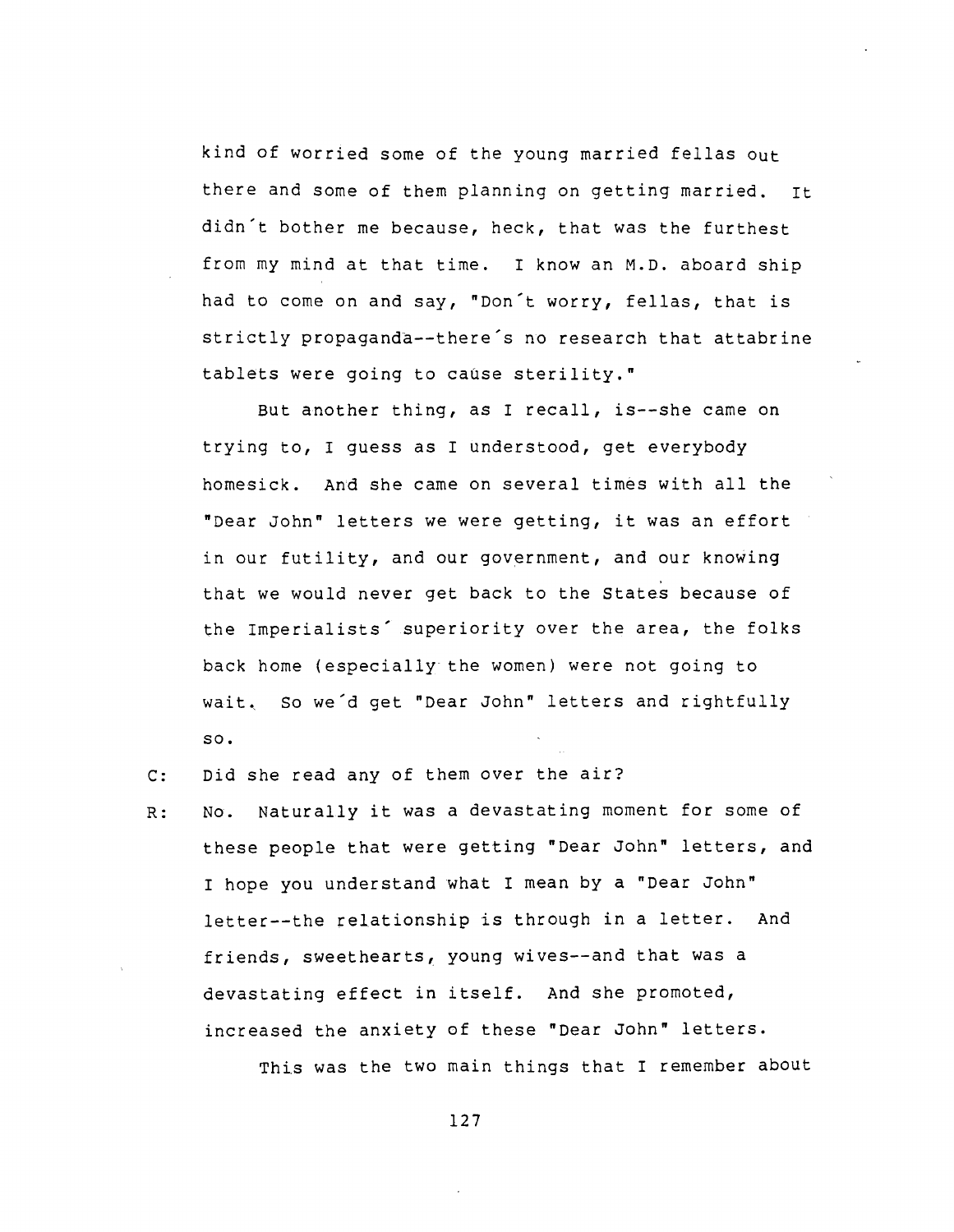Tokyo Rose.

- $\overline{C}$ : Did you have any friends or buddies who did receive "Dear John" letters who were depressed by this?
- $R:$ Well, we by and large were very amused by it. It got to a point where we were wondering what was going to come out next. I was on a back echelon— the ship was on a back echelon--most of the islands had been secured, so then to hear her say how we were outmanned, outgunned, and the superiority of the Imperial Forces was like a comedy to us at that time. This was 1944 and the spring of 1945. And fleet commanders let us listen to it. They would record the short-wave and play it to us at a certain time on the ship because it was amusement and you didn't have movies or anything like that, except old movies, so it was just a lighter section of our day after chow in the evening.
- Did you say they were recorded?  $C:$
- Evidently, because as we went from time zone to time  $R:$ zone on the ship on movement we got it a certain time each day, so I knew it wasn't coming direct. Now maybe the fleet censored some of it out, I don't know. I'm not aware of it. It was after evening chow, as I recall, which was around 6:00 - 1800 as Navy time. So that was an ongoing thing. But it could have been censored, I don't know. But the thing about the attabrine tablets and the "Dear John" letters— if it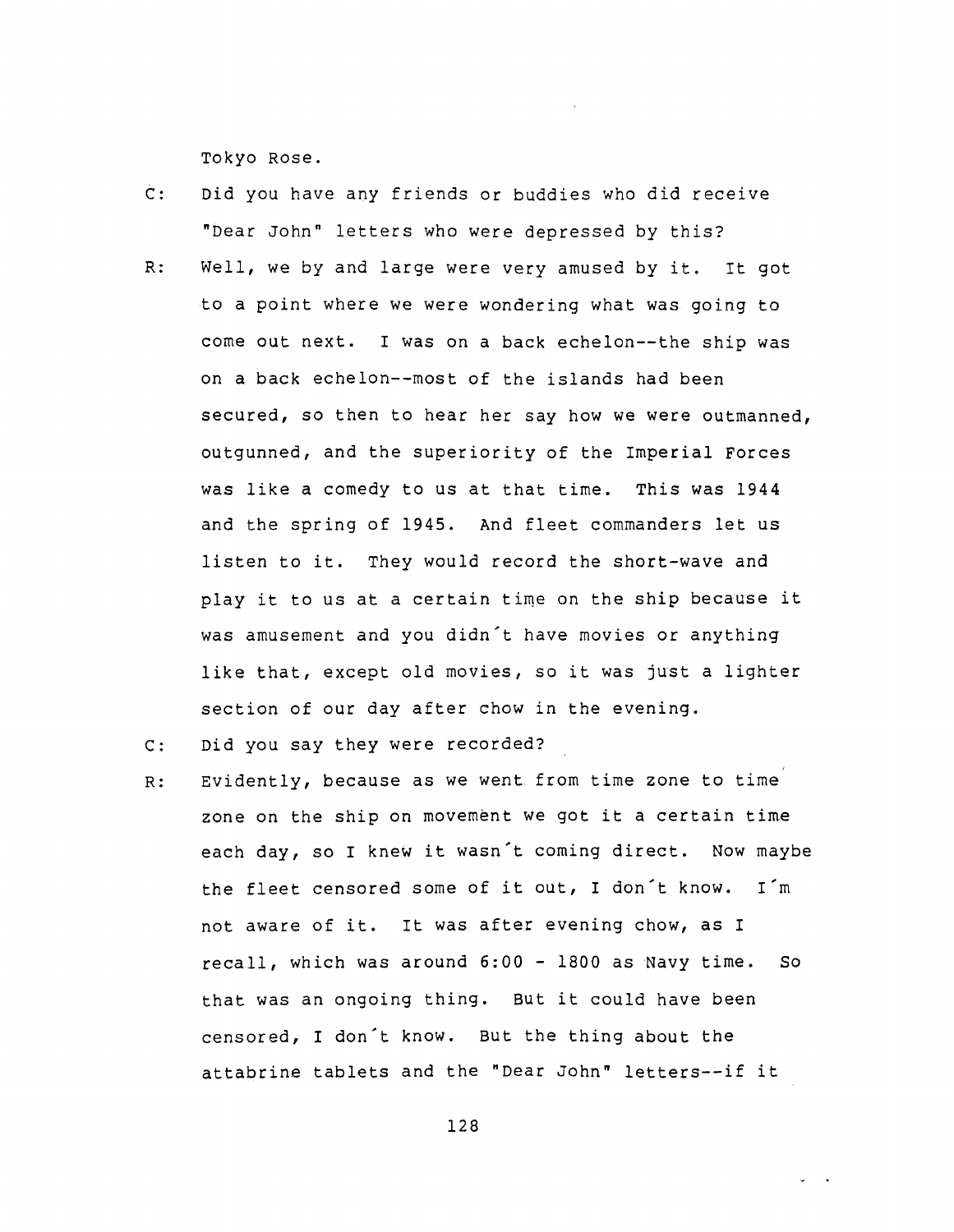had been censored before we heard it, they let that go, for whatever reason.

- C: What kind of voice did she have?
- R: Tokyo Rose had a beautiful voice. She was easy to listen to. And that was kind of appreciated, and besides, it was a sexy voice as far as the troops were concerned. And they liked that. She could lead in to the music portion of it beautifully, you know, about Glenn Miller, which was very popular at that time. And I think it was about the time when he had disappeared or was killed in the Service, so his music was more than relevant to us at that time. And, Harry James . . . but most of the big name bands, she had a piece of music -- not complete recording and I don't remember how long Tokyo Rose . . . You see we weren't allowed radios, it had to come over the ship's intercom system to us, so I'm sure it was censored, a lot of it, but they didn't censor out the "Dear John" and the attabrine tablets.
- C: How did the music make you feel?
- R: Great! Great! She had us there, because then we were attentive. Then we would laugh and "ha, ha" at her when she would come out with some of the propaganda statements and so forth because we knew they were wild and out of context, especially when our fleet was chasing the Japanese fleet all over the Pacific and she